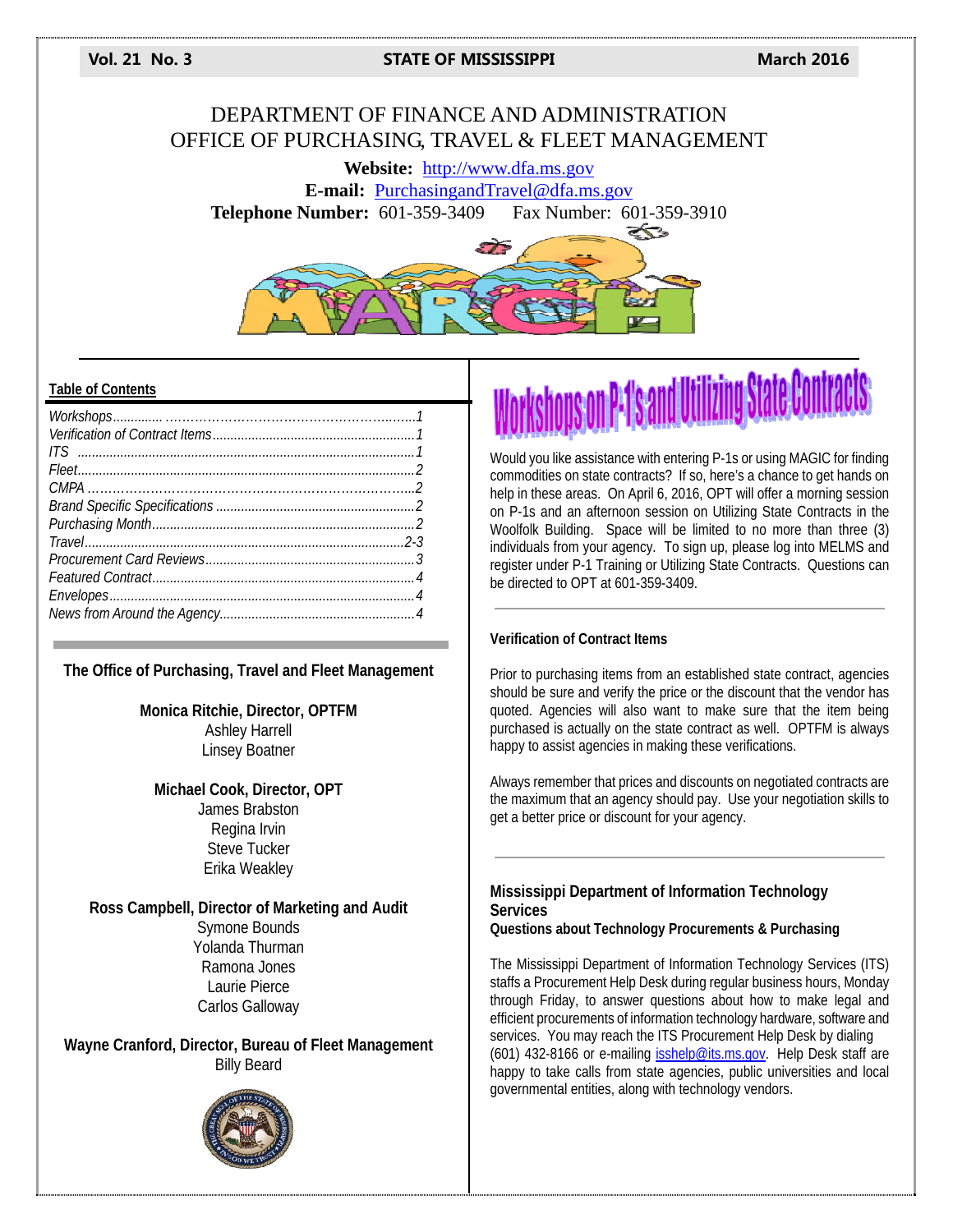# **PURCHASING NOTES- MARCH 2016**

#### **Fleet Management**

The Fuel Access Card Services contract with Fleetcor Technologies Inc., dba Fuelman of Mississippi has been extended for 12 months. The new contract will run from March 1, 2016, through February 28, 2017. If you have any questions about this contract, please contact Billy Beard at billy.beard@dfa.ms.gov.

BFM is receiving current State Vehicle Contract cut-off dates. Please view the following link for updated vehicle cut-off information: http://www.dfa.state.ms.us/Purchasing/StateContracts/Vehicles/VehicleC utOffDates.pdf

Many of the 2016 models will stop production soon, so BFM encourages you to place your request now if you plan to purchase any vehicles in the remainder of FY 2016. Most of the vendors will substitute 2017 models after the cut-off date; however, the delivery of the 2017 models could be delayed.



# **\*Note\* Location has changed for future classes 2016 Class Schedule**

| Dates       | Location                       |
|-------------|--------------------------------|
| March 29-31 | <b>ITS</b>                     |
| May 10-12   | <b>Woolfolk Annex Building</b> |
| July 19-21  | <b>Woolfolk Annex Building</b> |

# **Cost of Class is \$75.00**

# **USE OF BRAND NAMES IN SPECIFICATIONS**

#### **Brand Name or Equal Specifications**

When writing specifications for a commodity procurement, agencies should seek to designate as many different brand names as are practicable, followed by "or equal" (example: Toyota, Honda or equal). To brush up on the regulations regarding Brand Name or Equal Specifications, please refer to the MS Procurement Manual, Section 4.104.01.2 (2).

#### **Brand Name Specifications**

A Brand Name Specification (*use of only one brand name*) is restricted to approval by the Chief Procurement Officer of the State. Approval will be granted if a determination is made that only the identified brand name item or items will satisfy the State's need. Approval should be requested prior to any solicitation being advertised.



#### **Purchasing Month Celebration**

The State of MS recognizes March as Purchasing Month and with the enthusiasm and assistance of MS Association of Governmental Purchasing and Property Agents (MAGPPA), the March Purchasing Month Celebration and Legislative Reception will be held on March 23, 2016. The celebration will kick off at 8:30 a.m. in the Woolfolk Building, Room 145, in downtown Jackson. Guest speakers will present information about the importance of procurement; MAGPPA will acknowledge the Governor's Proclamation declaring March as Purchasing Month; and recipients of purchasing and property awards will be honored. After the program, the Legislative Luncheon will be held at the Capitol for fellowship with members of the House and Senate.

MAGPPA welcomes all members and non-members to be a part of this celebration. The registration fee for Members is \$20.00 and the fee for Non-Members is \$25.00. More information about this event can be found at:

https://www.magppa.org/insidepages/meetings/details.cfm?meetingid=D4 8A30B3-ECC7-3A80-20CF-A5239145A397

# **Office of Travel Travel Card Best Practices**

The Travel Card Program offers agencies, universities, governing authorities and school districts a convenient and efficient way to make travel related purchases. In addition to this, it reduces the costs associated with initiating and paying for travel. An entity can establish and maintain a successful Travel Card Program by incorporating the following suggested best card practices:

- Monitor cardholders' account. Ensuring taxes, unauthorized expenses and/or other intentional misuse of the card is not charged when transactions are made at Mississippi businesses.
- Reconcile statement(s) and make timely payment(s) of the control account(s). Resolve any delinquent balances *immediately*.
- Maintain safekeeping of department cards by storing cards in a locked safe or drawer when cards are not in use.
- Program Coordinator(s) should educate cardholder(s) of the agency's policies, procedures.
- Coordinators should also ensure that policies and procedures are consistently followed as outlined in the Travel Card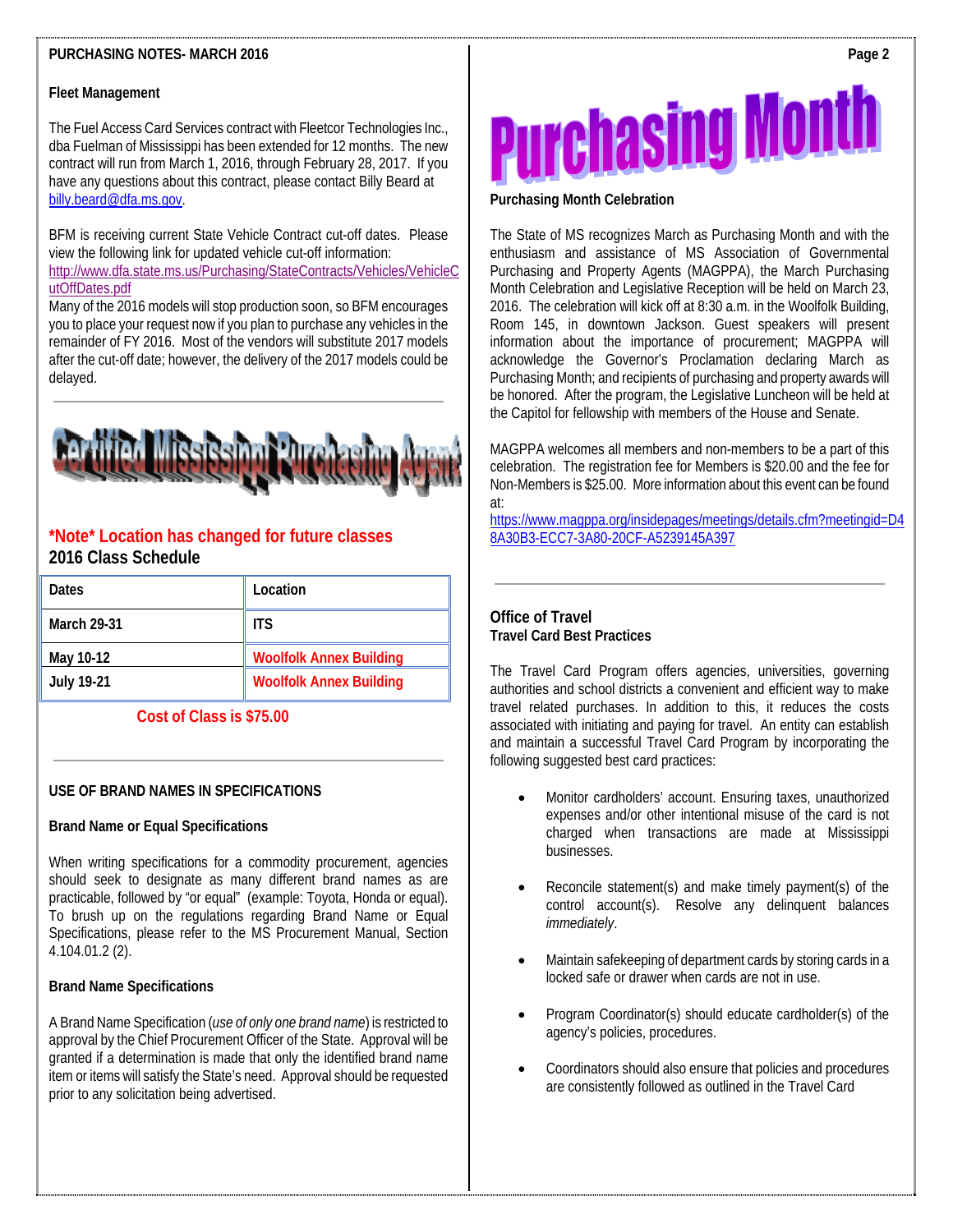#### **PURCHASING NOTES- MARCH 2016**

Guidelines. Cardholders should know what is allowed on the card vs. not allowed and obtain acceptable receipts for review.

 Program Coordinators should maintain a current listing of individual cardholders that are in possession of a Travel Card. Accounts are to be closed immediately for any cardholders that resign, retire, or transfer.

Utilizing and promoting best practices for use of the Travel Card Accounts (cardless and carded) will help enable an agency to have a successful Travel Card Program.

If your entity is interested in participating in the Travel Card Program or if you have any questions or concerns, please contact Laurie Pierce, Travel Manager, laurie.pierce@dfa.ms.gov.

Also, please visit the OPTFM Travel website at: http://www.dfa.ms.gov/Purchasing/Travel/Travel.html. You will find the Travel Card section, The Travel Card Guidelines, as well as the applications for the program.

**The Office of Purchasing, Travel, and Fleet Management is often asked questions regarding various topics. We would like to take this opportunity to share some of these questions and answers in our monthly newsletter.** 

**Q: What procedures do Agencies need to comply with to purchase vehicles that are not on State Contract?** 

- *A:*
- 1. *If purchasing through a sealed bid process, dealer auction, advertised bid, trade, or transfer, prior approval must be received from the BFM.*
- *2. If writing specifications , refer to Procurement Manual Section 4.101*
- *3. Then follow purchasing guidelines in MS Code 31-7-13.*

#### **Q: Are light bulbs on state contract?**

*A: in the past, light bulbs were listed on a competitive contract; however, now light bulbs are one of the many items that can be found on the MRO (industrial supply) negotiated contracts.* 

#### **Q: If an Agency missing the deadline for submitting a "Request for Authority to Purchase," (P-1), is there a possibility that it will still be presented at the PPRB meeting?**

*A:**The Public Procurement Review Board (PPRB) has regularly scheduled meetings on the first Wednesday of every month. Requests should be submitted to the Office not later than noon on the third Thursday prior to the first Wednesday. OPTFM will do their best to accommodate late submittals by agencies; however, please be mindful of the deadline.* 

## **Q: Can a state agency use their travel card to cover travel expenses for a contract employee?**

*A: No, travel cards are to only cover travel expenses for State Employees.* 

**Q: Can you use state funds to buy a gift for an employee?** 

*A: No, Section 66 of the Mississippi Constitutions states:* 

# *SECTION 66 Law granting donation or gratuity*

*No law granting a donation or gratuity in favor of any person or object shall be enacted except by the concurrence of two-thirds of the members elect of each branch of the Legislature, nor by any vote for a sectarian purpose or use. Technical Assistance in the Office of State Auditor will be happy to answers questions regarding this.* 

# **Q: Can a state agency or public university make a cooperative purchase of technology without ITS involvement?**

*A: No, all technology purchases using a cooperative purchasing contract by state agencies and public universities must be approved by ITS as well as OPTFM.*

# **Procurement Card Procurement Card Reviews**

OPTFM will be conducting procurement card reviews continuously throughout each year. It is imperative that Program Coordinators keep all supporting information for agency cards in such a manner that will allow the review process to go efficiently and effectively. To help your review go smoothly, be mindful of the following information:

- All information should be stored in at least one central location after the reconciliation process has been completed
- All cardholders should have a receipt for each transaction (including credits back to the account) on the statement
- All receipts should be itemized and legible
- All supporting documentation (food forms, monthly memos, missing document affidavits) should be with each month's file
- Any instances of tax or surcharges should be credited back to the account or paid by the cardholder if a credit was not obtained
- At the minimum, the cardholder and the program coordinator should sign off on the monthly statements verifying that the account is ok to be paid
- ALL INFORMATION SHOULD BE IN ORDER as it appears on the statement

If your agency has been selected for a review, OPTFM will inform the Program Coordinator by letter. Any questions regarding procurement card reviews, the reconciliation process, procurement card training, or any other procurement card related information, should be directed to Symone Bounds, Procurement Card Administrator at Symone.Bounds@dfa.ms.gov or 601-359-9373 or Ross Campbell, Director of Marketing and Audit at Ross.Campbell@dfa.ms.gov or 601-359-2004.